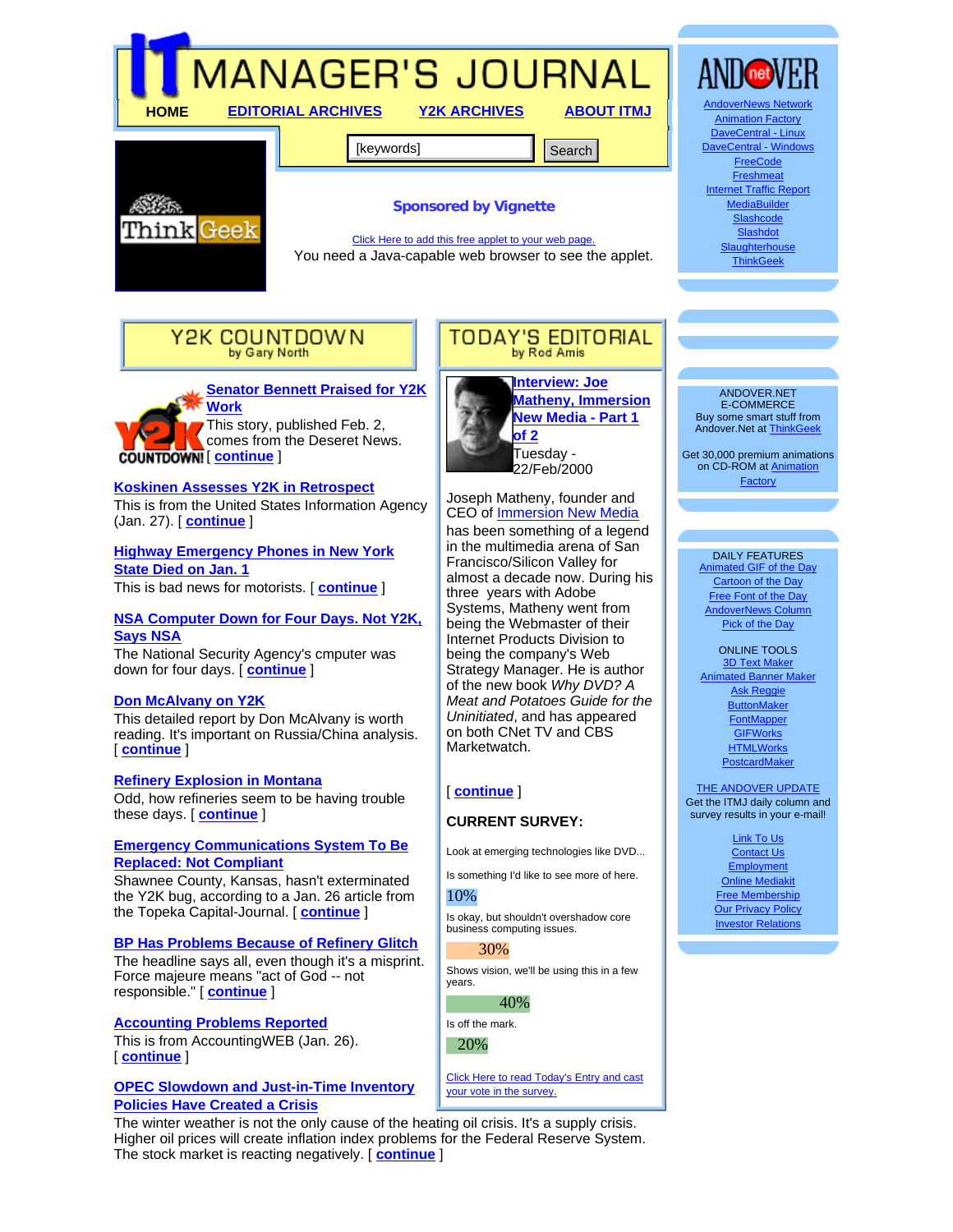# **SUMITOMO CONSORTIUM TO USE DIGITAL SATELLITE FOR E-COMMERCE**

- Asia Pulse

Sumitomo Corp. (TSE:8053) will along with a broadcasting firm and a home appliance maker launch e-commerce operations using images transmitted by digital satellite signals, company officials said Monday. The firms will set up a consortium for this purpose in autumn, with an eye to a possible launch of the venture in spring 2001. **[ continue ]**

# **PHILIPPINES CERTIFIES BILL ON ELECTRONIC COMMERCE**

- Asia Pulse

Business transactions conducted through the Internet are expected to be guided by a legal framework soon, with the move by the Malacanang, the presidential palace, certifying as an urgent measure a bill on electronic commerce (e-commerce). **[ continue ]**

# **WebDeities, Inc. Named Microsoft Certified Solution Provider**

- Business Wire

WebDeities, announced today that it has been named a Microsoft Certified Solution Provider (MCSP). Microsoft Certified Solution Providers are independent companies that receive resources and training directly from Microsoft to help them solve business challenges across industries for customers worldwide using Microsoft technology. MCSPs include many types of companies, such as systems integrators, custom application developers, application service providers, business consultants and training organizations that provide corporate customers with a varying range of services. Key service areas for MCSPs are the development and implementation of commerce, knowledge management, business operations and infrastructure solutions. **[ continue ]**

# **SBC's to buy Sterling Commerce for \$3.9 billion**

- A&G Information Service

SBC Communications Inc., the largest phone operator in the U.S., said Tuesday it has agreed to acquire Sterling Commerce Inc. for about \$3.9 billion in cash as the San Antonio, Tx.-based company boosts its position in the electronic-commerce arena. **[ continue ]**

# **Autobytel.com Inks Deals with Three More Insurance Providers**

- PR Newswire

Autobytel.com (Nasdaq: ABTL), the company that controls nearly 50% of all online car-buying purchases, today announced that its comparative quoting auto insurance system will now offer real-time quotes through three additional insurance providers, eCoverage, Esurance, and Avomark Insurance Company\* or one of its affiliates. **[ continue ]**

#### **Netopia and Macworld Partner to Bring E-commerce to the Largest Online Community of Macintosh Users**

#### - Business Wire

Mac Publishing, L.L.C., publisher of Macworld, the leading Macintosh monthly and largest Macintosh portal and Netopia, Inc. (NASDAQ: NTPA) a leader in providing DSL Internet equipment and e-commerce Web platforms to small and medium size businesses, today announced the launch of Netopia's "no assembly required" E-Stores and Web sites on www.macworld.com providing an inexpensive, yet robust solution for the legions of Macintosh small business owners who want a Web and e-commerce presence. **[ continue ]**

# **US Interactive Forms Alliance With Commerce One for Portal Design**

- Business Wire

U.S. Interactive Inc. (Nasdaq:USIT), a leading Internet professional services company, today announced that it has been named the first Commerce One (Nasdaq:CMRC) premier partner focused specifically on portal design and user interface development. **[ continue ]**

# **medibuy.com and drugstore.com to Create a Co-Branded e-Commerce Marketplace for Home Healthcare Procurement**

- Business Wire

medibuy.com Inc., a leading e-commerce solution for healthcare supply procurement, and drugstore.com(TM) inc. (Nasdaq:DSCM), a leading Internet site for health, beauty and wellness products, have entered into a definitive agreement to develop a co-branded e-commerce marketplace targeted at the home healthcare market. **[ continue ]**

# **B2B E-commerce To Become More Global - Gartner**

- Newsbytes News Network Revenues derived from the North America market dominated business-to-business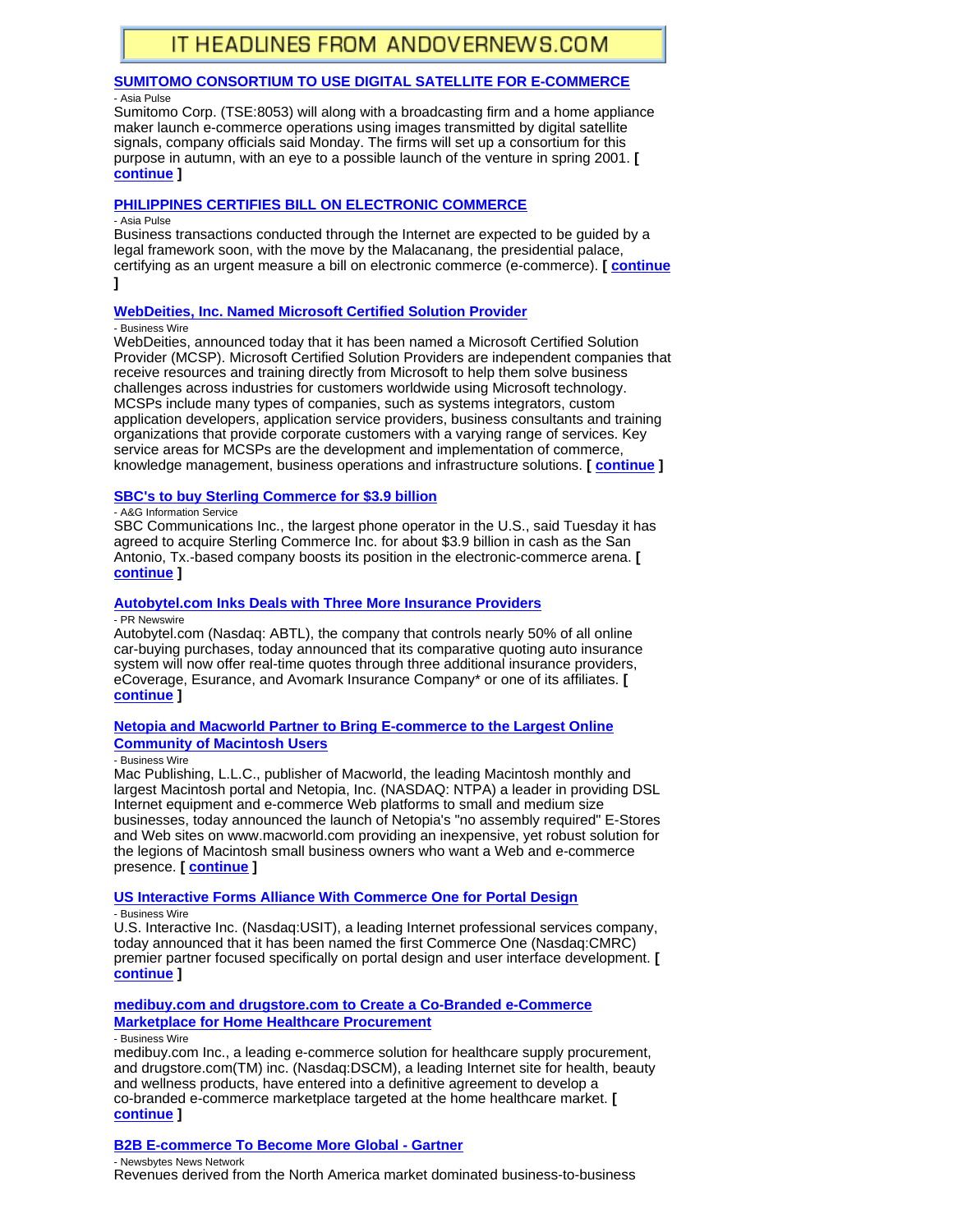(B2B) electronic commerce in 1999. However, Gartner Group, Inc. [NYSE:IT], a global business technology advisor, says that by 2004, the business-to-business market will become much more global. **[ continue ]**

# **Fujitsu To Take Full Control Of E-Commerce Firm Glovia**

# - Newsbytes News Network

Japan's Fujitsu Ltd [TOKYO:6702] will up its interest in El Segundo, California-based business applications and e-commerce solutions firm Glovia International LLC to 100 percent, as part of its continuing focus on providing Internet business solutions to multinational corporations. **[ continue ]**



The IT Manager's Journal is a part of the AndoverNews Network. **TOP STORIES** || **COLUMNS** || **ALL STORIES** || **CARTOONS**

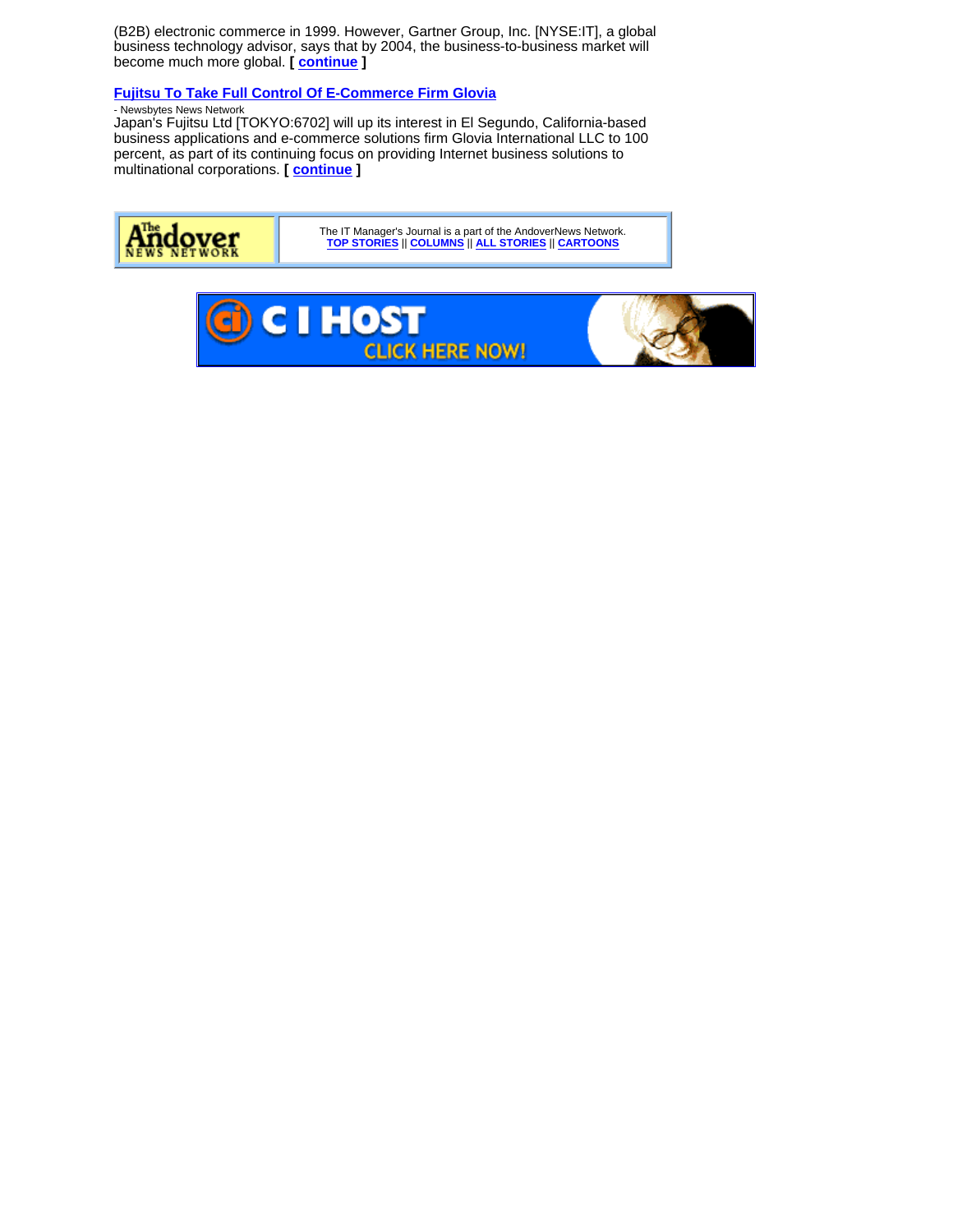

click for careers

# MANAGER'S JOURNAL

**HOME EDITORIAL ARCHIVES Y2K ARCHIVES ABOUT ITMJ**

[keywords] **Search Search** 



**Sponsored by Vignette**

07

Think Geek

#### **DAILY EDITORIAL - Tuesday - 22/Feb/2000** Jump To Survey & Comments

# **Interview: Joe Matheny, Immersion New Media - Part 1 of 2** by Rod Amis

Joseph Matheny, founder and CEO of **Immersion New** Media has been something of a legend in the multimedia arena of San Francisco/Silicon Valley for almost a decade now. During his three years with Adobe Systems, Matheny went from being the Webmaster of their Internet Products Division to being the company's Web Strategy Manager. He is author of the new book *Why DVD? A Meat and Potatoes Guide for the Uninitiated*, and has appeared on both CNet TV and CBS Marketwatch.

When the opportunity arose to chat with Joe about his new DVD research and development firm, I leaped for it. I believe you will see why as I share our conversation here. Joe brings an energy and excitement to his work which even comes across on the page.

ITMJ - Joe Matheny, thanks for taking the time to talk with ITMJ. Let's start with why IT managers would be interested in DVD technology. What is the potential here?

MATHENY - Let's start with the what's of DVD and then move on to the why's. In my book, *Why DVD? 2000* I point out a few of the what's. DVD is two things. Number one, it's the storage medium. As I say in *Why DVD*:

"The foundation of DVD technology is incredible storage capacity (the media) coupled with interactive video (the medium). A single CD-sized DVD disc has enough storage space for the text of 20,000 novels, 100,000 digital photos, seven hours of CD-quality stereo audio or a high-resolution version of a theater-quality feature-length film. This enormous capacity makes DVD the ideal platform for a broad range of applications, particularly multimedia."

Now that alone is pretty revolutionary. But wait, there's more! DVD is also a random access video specification. DVD uses as its assets, full screen capable, MPEG-2 (broadcast) video, and most theater quality sound formats, like Dolby 5.1 Surround, DTS, et cetera, combined with a "command-wrapper" that makes it interactive and random access.

What does this mean, really? Think of it this way: DVD ROM is the final stepping-stone to a fully interactive (on-demand) rich video experience.

What's lacking in CD ROM? Video and Disc space. What does DVD have that CD ROM doesn't have? Video and disc space. What's the new mandate with some of the



**Slashdot Slaughterhouse ThinkGeek** 

ANDOVER.NET E-COMMERCE Buy some smart stuff from Andover.Net at ThinkGeek

Get 30,000 premium animations on CD-ROM at Animation Factory

#### DAILY FEATURES

Animated GIF of the Day Cartoon of the Day Free Font of the Day AndoverNews Column Pick of the Day

ONLINE TOOLS 3D Text Make Animated Banner Maker Ask Reggie **ButtonMaker FontMapper GIFWorks HTMLWorks** PostcardMaker

#### **THE ANDOVER UPDATE** Get the ITMJ daily column and survey results in your e-mail!

Link To Us Contact Us **Employment** Online Mediakit Free Membership **Our Privacy Policy** Investor Relations

#### **Previous Editorial**

Happy President's Day

#### **Current Y2K Headlines**

Senator Bennett Praised for Y2K Work

Koskinen Assesses Y2K in **Retrospect** 

**Highway Emergency Phones** in New York State Died on Jan. 1

NSA Computer Down for Four Days. Not Y2K, Says **NSA** 

Don McAlvany on Y2K

Refinery Explosion in **Montana** 

Emergency Communications System To Be Replaced: Not **Compliant** 

BP Has Problems Because of Refinery Glitch

Accounting Problems Reported

OPEC Slowdown and Just-in-Time Inventory Policies Have Created a **Crisis**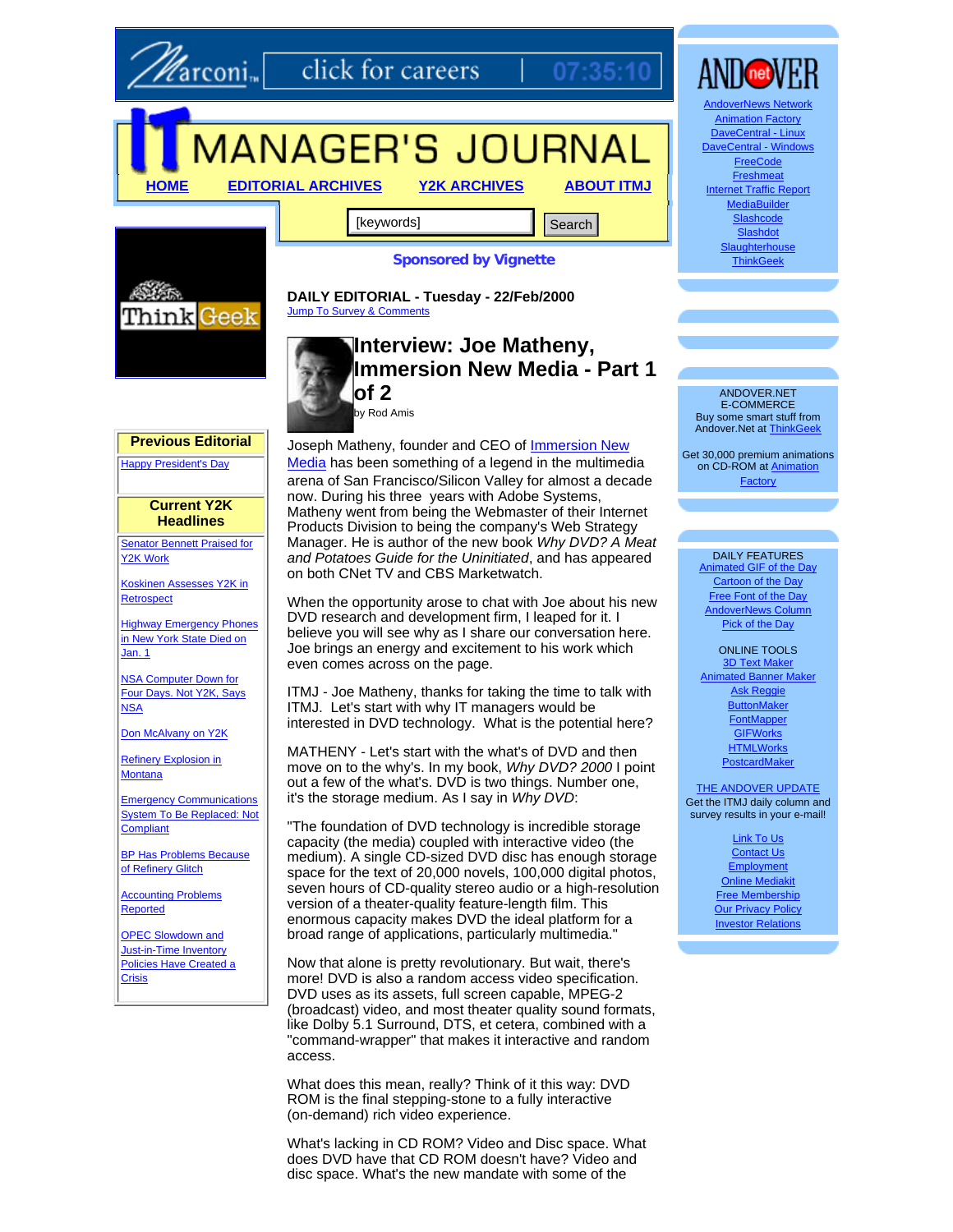recent media mergers? "Get your assets online, now!"

If you're a broadcast or feature film facility, your new marching orders are "go thee online and prosper."

What better way to repurpose your existing (and expensive) assets than to author an interactive, on-line, immersive experience version that leverages the best of DVD (the rich video) with the best of the connectivity world (transactive and immediacy)?

As an artist, it's what I've been waiting for my whole life. As an IT business man, it's what I've been waiting for my whole life.

ITMJ: So I'm not a whole industry, just a single IT Manager. What's in it for me?

MATHENY: If you're an IT manager, think of the training possibilities alone, not to mention the really cool B-to-B applications that you could build.

Not to blow any single horn here, but if you're really interested in this stuff go get the Microsoft Interactive Toolkit and look at some of the examples! (You'll need a DVD ROM drive, of course).

You could, for example, have a multi-chapter movie about installing switching equipment. As the student watches each chapter, they could be prompted to take an online test. Using any number of profiling methods (score being an obvious one) you could either allow or disallow the student access to the next chapter. In other words, if they fail the test on chapter one, you could require them to retake it and pass it before unlocking access to chapter two.

CONTINUED TOMORROW.

Comments, suggestions? E-mail Rod.



**Discussion Forum**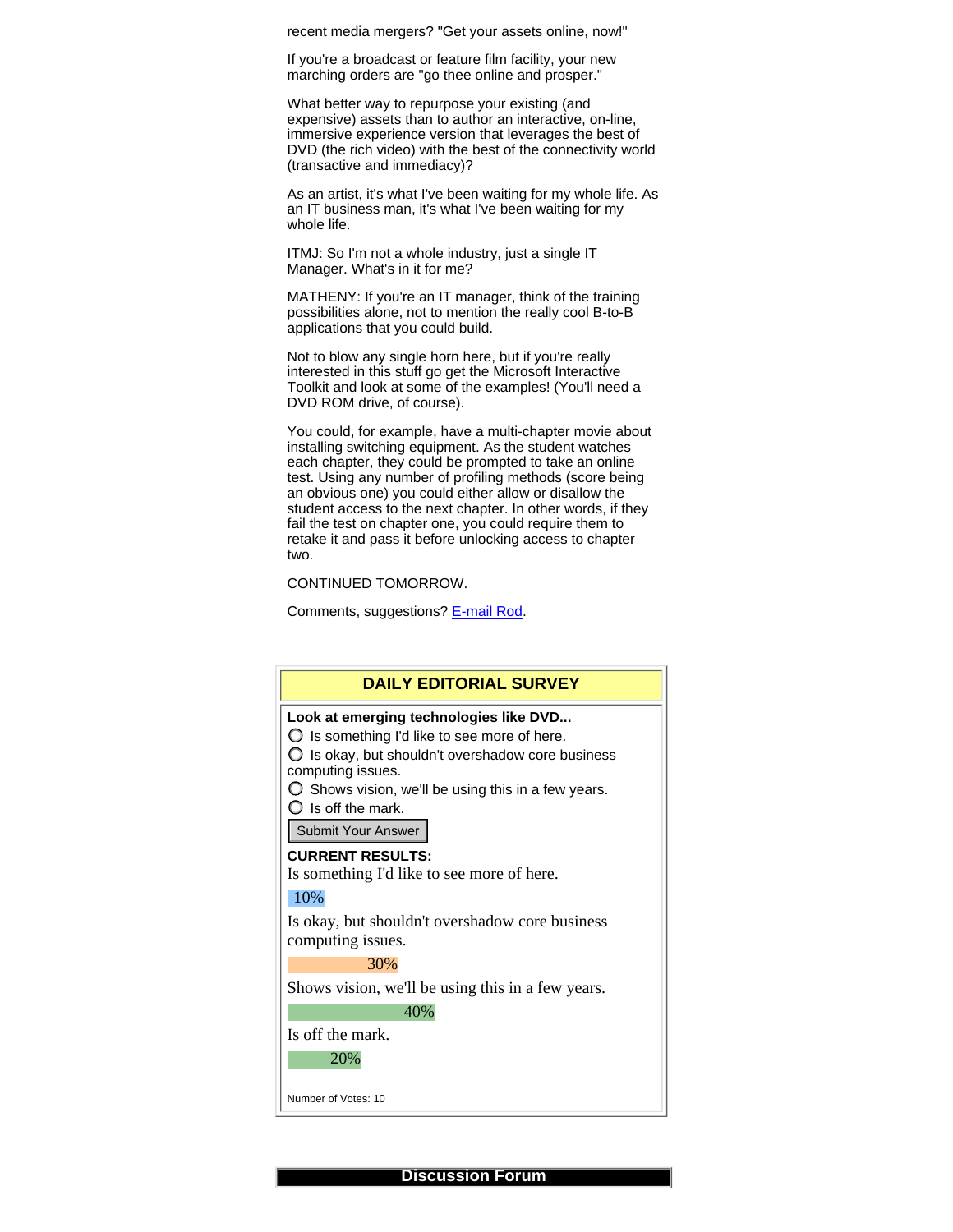

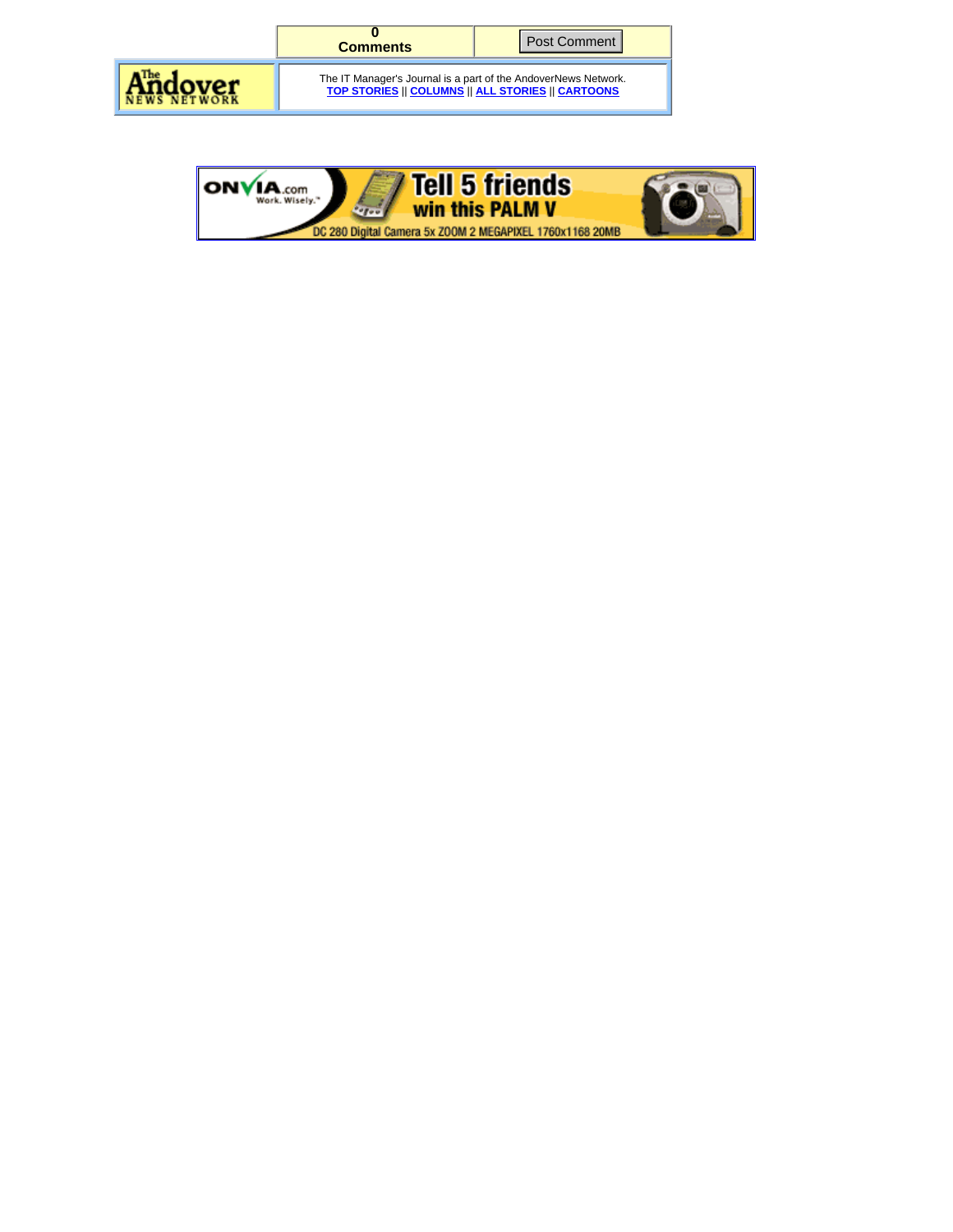

# **Zarconim** HW and SW Engineering Careers



Conference Miami, Florida **March 27-29** Software is the soul of TRN

click here

# **Sponsored by Vignette**

Click Here to add this free applet to your web page. You need a Java-capable web browser to see the applet.



**Senator Bennett Praised for Y2K Work**

This story, published Feb. 2, comes from the Deseret News.  $\overline{\text{COUNTDOWN!}}$  | continue |

# **Koskinen Assesses Y2K in Retrospect**

This is from the United States Information Agency (Jan. 27). [ **continue** ]

**Highway Emergency Phones in New York State Died on Jan. 1**

This is bad news for motorists. [ **continue** ]

# **NSA Computer Down for Four Days. Not Y2K, Says NSA**

The National Security Agency's cmputer was down for four days. [ **continue** ]

#### **Don McAlvany on Y2K**

This detailed report by Don McAlvany is worth reading. It's important on Russia/China analysis. [ **continue** ]

### **Refinery Explosion in Montana**

Odd, how refineries seem to be having trouble these days. [ **continue** ]

#### **Emergency Communications System To Be Replaced: Not Compliant**

Shawnee County, Kansas, hasn't exterminated the Y2K bug, according to a Jan. 26 article from the Topeka Capital-Journal. [ **continue** ]

#### **BP Has Problems Because of Refinery Glitch**

The headline says all, even though it's a misprint. Force majeure means "act of God -- not responsible." [ **continue** ]

# **Accounting Problems Reported**

This is from AccountingWEB (Jan. 26). [ **continue** ]

**OPEC Slowdown and Just-in-Time Inventory Policies Have Created a Crisis**



TODAY'S EDITORIAL by Rod Amis

In the previous Journal entry we began a conversation with Joseph Matheny, founder and CEO of Immersion New Media about the nature of DVD technology and its implications. Today we delve into some the issues DVD raises for the future of interactive multimedia. [Readers can download a .pdf version of Matheny's monograph, "Why DVD?" by following the Immersion New Media link above.]

# [ **continue** ]

# **CURRENT SURVEY:**

The application of advanced multimedia tools in Internet space...

Is already exploding around us.

#### 0%

Needs more years of development before being deployed.

#### 100%

Is 3 - 5 years out as commonly deployed technology.

### 0%

Is a pipe dream.

# 0%

Click Here to read Today's Entry and cast your vote in the survey.



**Slaughterhouse ThinkGeek** 

**Slashdot** 

ANDOVER.NET E-COMMERCE Buy some smart stuff from Andover.Net at ThinkGeek

Get 30,000 premium animations<br>on CD-ROM at <u>Animation</u> Factory

#### DAILY FEATURES

Animated GIF of the Day Cartoon of the Day Free Font of the Day AndoverNews Column Pick of the Day

ONLINE TOOLS 3D Text Mak Animated Banner Maker Ask Reggie **ButtonMaker FontMapper GIFWorks HTMLWorks** PostcardMaker

#### **THE ANDOVER UPDATE** Get the ITMJ daily column and survey results in your e-mail!

Link To Us Contact Us **Employment** Online Mediakit Free Membership **Our Privacy Policy** Investor Relations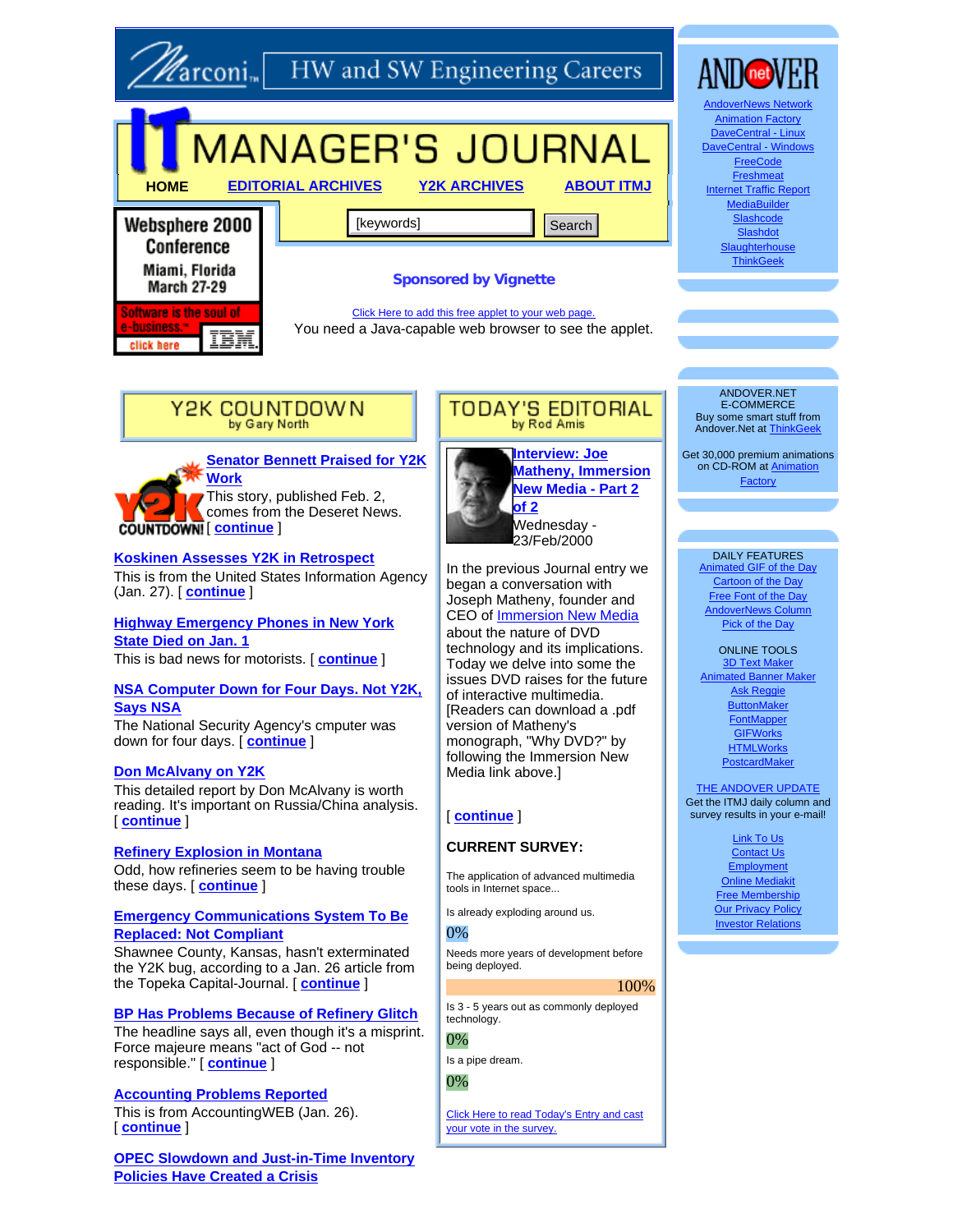The winter weather is not the only cause of the heating oil crisis. It's a supply crisis. Higher oil prices will create inflation index problems for the Federal Reserve System. The stock market is reacting negatively. [ **continue** ]

# IT HEADLINES FROM ANDOVERNEWS.COM

#### **HP provides support for new home shopping and delivery service**

- M2 Communications

Hewlett-Packard Co (HP) is providing consulting, hardware and outsourcing services to Anew!, a new home shopping and delivery service due to be launched in Q3 2000. **[ continue ]**

**BT: UK businesses can now instantly roll out electronic procurment globally, conduct online auctions and purcase from companies overseas with help of BT; BT announces implementation of Commerce One MarketSite 3.0, Comm** - M2 Communications

The BT MarketSite electronic procurement system, licensed from Commerce One, can now offer businesses even bigger cost, labour and time savings due to recent product enhancements. Businesses can now instantly rollout out the new purchasing system globally. They can now purchase from the biggest global online business to business trading environment incorporating Japan, Asia and Australia and conduct online auctions. **[ continue ]**

# **COMPUTER ASSOCIATES: Computer Associates InoculateIT and eTrust solutions protects ebusinesses against Windows zombie attacks; CA anti-virus and intrusion detection software foil latest "hack attacks"**

#### - M2 Communications

Computer Associates International, Inc. (CA) today announced that Internet users can protect their Windows 95 and 98 computers from participating in cyber attacks against eBusinesses. Versions of Distributed Denial-of-Service (DDoS) tools, similar to those used against leading eBusinesses, have been adapted to exploit widely used Windows computers and are believed to be in the wild. The DDoS tools are allegedly similar to the Trinoo and Tribal Flood Network tools, which were used this month in "zombie attacks" that disrupted business at eBay, E\*Trade, Amazon.com, Yahoo!, and other Internet powerhouses. **[ continue ]**

#### **Network Associates to Participate in U.S. Department of Commerce Meetings To Ensure Infrastructure Security for Financial, Utility and Other Critical Industries Leading Security Company Continues Partnership With Priva** - PR Newswire

Network Associates (Nasdaq: NETA), today announced its ongoing commitment and participation in events related to the Partnership for Critical Infrastructure Security (PCIS), an organization formed in December 1999 in response to a decree issued by President Clinton. Representatives from private industry and government agencies will meet today for the first working session since the PCIS was created to discuss key issues relevant to the infrastructure security of the financial, utility and other key industries. **[ continue ]**

#### **Buy.com Selects AltaVista Search Engine to Power E-Commerce Sites** - PR Newswire

AltaVista Company, the premier global Internet search provider at

http://www.altavista.com, majority owned by CMGI Inc. (Nasdaq: CMGI), today announced that Buy.com has licensed AltaVista's search engine software to power all nine of the Buy.com online stores. In an agreement with AltaVista Business Solutions, Buy.com will deploy AltaVista's fast and scalable search technology in order to meet its customers' growing demands for an enhanced shopping experience. Customers will be able to rapidly search and locate products in Buy.com's nine online stores. Terms were not disclosed. **[ continue ]**

#### **Concur, Nortel Networks, SAFECO, and Microsoft Join Forces to Deliver World's Largest eCommerce Trading Network**

#### - Business Wire

Concur Technologies (Nasdaq:CNQR), Nortel Networks (NYSE:NT)(TSE:NT), and SAFECO (Nasdaq:SAFC) announced today a strategic alliance to create the first global leveraged buying eCommerce trading network for the small and mid-size business (SMB) market. **[ continue ]**

#### **Microsoft Announces Relationship With BroadBand**

#### - PR Newswire

Microsoft Corp. (Nasdaq: MSFT) today announced a strategic relationship with BroadBand Office Inc., a leading national provider of next-generation communications services, to integrate advanced applications solutions for BroadBand Office customers across the country. **[ continue ]**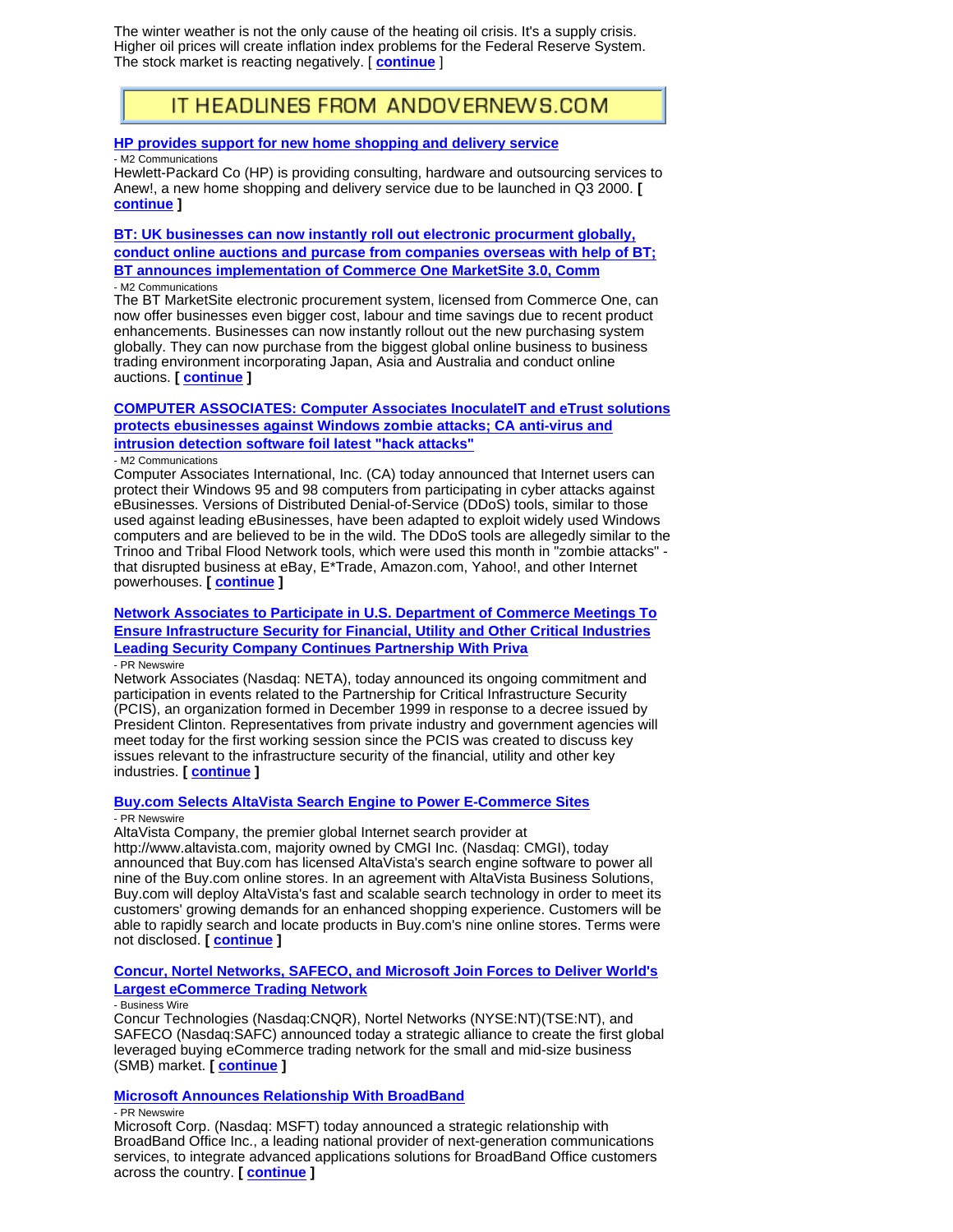#### **Exodus and OpenSales Sign Alliance Partner Agreement**

- Business Wire

OpenSales, Inc., the leading open source e-commerce application company, today announced it has joined Exodus Communications'(TM) (Nasdaq:EXDS) Alliance Partner Program. **[ continue ]**

#### **TheLinuxStore.com Offers Kingston 128MB ValueRAM for \$119**

- Business Wire

EBIZ Enterprises Inc. (OTC BB: EBIZ) the leading source for Linux(R) products, technical support and community services, Wednesday announced that they have entered in to a distribution agreement with Kingston(R) Technology Co. Inc. allowing TheLinuxStore.com, a wholly-owned division of EBIZ, to distribute state-of-the-art Kingston(R) products. **[ continue ]**

# **Judge Undercuts Microsoft Defense**

- Associated Press

The decision on whether the Microsoft Corp. violated U.S. antitrust law now rests with the trial judge, following a contentious final day of courtroom arguments and the judge's own blunt rejection of an important legal defense for the software company. **[ continue ]**

|  | The IT Manager's Journal is a part of the AndoverNews Network.<br>TOP STORIES    COLUMNS    ALL STORIES    CARTOONS |
|--|---------------------------------------------------------------------------------------------------------------------|
|--|---------------------------------------------------------------------------------------------------------------------|

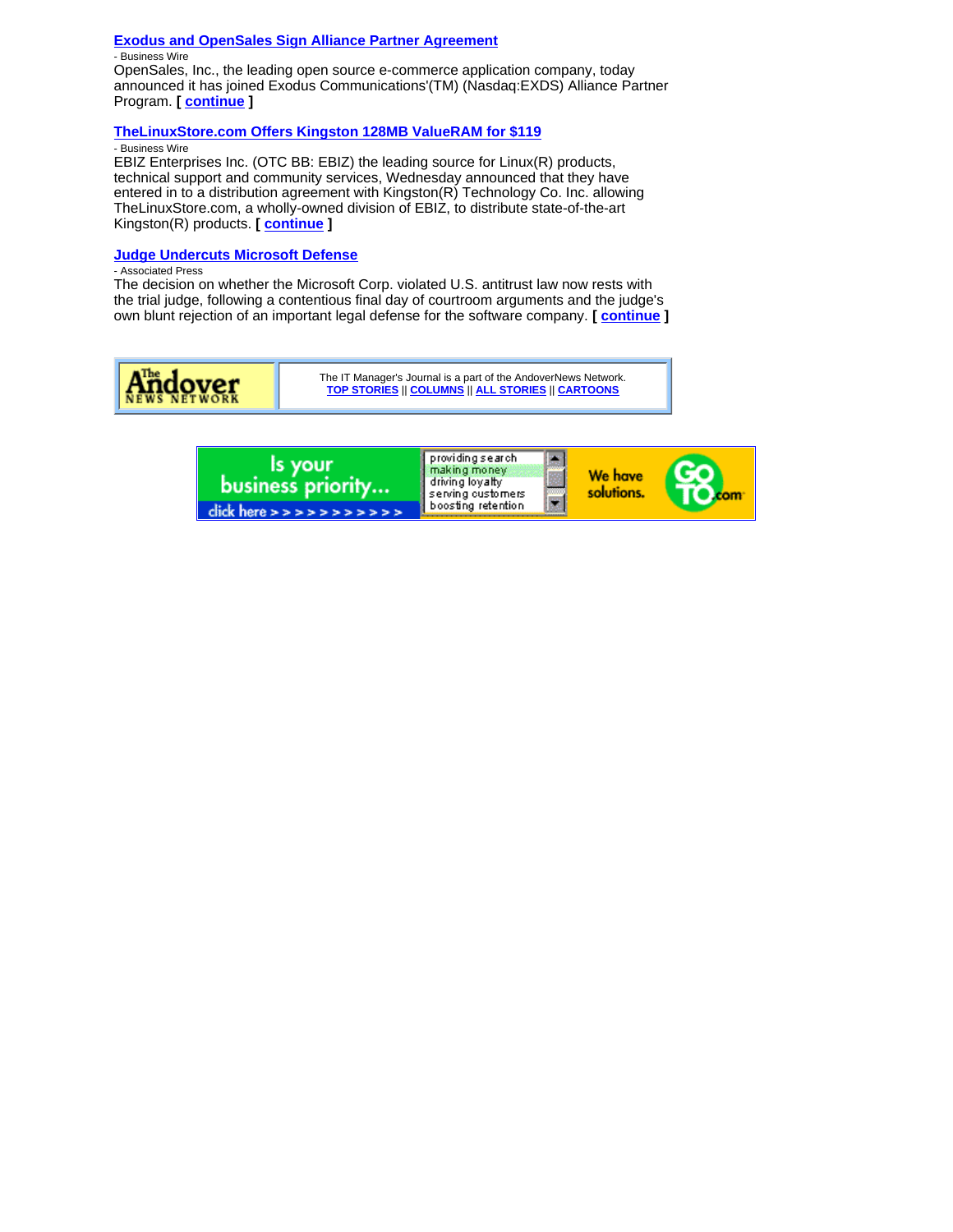

**arconi**<sub>m</sub> click for careers

# MANAGER'S JOURNAL

**HOME EDITORIAL ARCHIVES Y2K ARCHIVES ABOUT ITMJ**

[keywords] **Search Search** 



# **Sponsored by Vignette**

07

**DAILY EDITORIAL - Wednesday - 23/Feb/2000** Jump To Survey & Comments

# **Interview: Joe Matheny, Immersion New Media - Part 2 of 2** by Rod Amis

**Previous Editorial**

Interview: Joe Matheny, Immersion New Media - Part 1 of 2

> **Current Y2K Headlines**

Senator Bennett Praised for Y2K Work

Koskinen Assesses Y2K in **Retrospect** 

Highway Emergency Phones in New York State Died on Jan. 1

NSA Computer Down for Four Days. Not Y2K, Says **NSA** 

Don McAlvany on Y2K

Refinery Explosion in Montana

Emergency Communications System To Be Replaced: Not **Compliant** 

BP Has Problems Because of Refinery Glitch

**Accounting Problems** Reported

**OPEC Slowdown and** Just-in-Time Inventory Policies Have Created a **Crisis** 

In the previous Journal entry we began a conversation with Joseph Matheny, founder and CEO of Immersion New Media about the nature of DVD technology and its implications. Today we delve into some the issues DVD raises for the future of interactive multimedia. [Readers can download a .pdf version of Matheny's monograph, "Why DVD?" by following the Immersion New Media link above.]

ITMJ: I downloaded your pdf. file on DVD and what you have to say there makes a lot of sense. But isn't this technology a threat to the film industry as large as MP-3 has been to record companies?

MATHENY: Not at all. The film industry, unlike the record industry, has actually been the first to embrace DVD. If not for the deep pockets and vision of the studios all this might not be happening as quickly as it is.

The record industry is finally coming around on MP-3, as well. The murmur in the rank and file is, "We're going on-line". Think about the implications of some of the recent mergers. Think about the "broadband" hoo-ha going on as we speak.

Sure, any IT person with a modicum of knowledge knows that DSL and cable modem are not really "broadband" in the sense that neither is a pipe capable of pumping any kind of decent resolution video on demand. Also, the same people know that the current IT infrastructures are not sufficient to withstand such an onslaught of traffic requirements.

So, that being said, where are we? We are at the very head of the convergence point of media. We're kind of standing on the threshold. Personally, I like it here, it feels like a frontier. Like the early days of the BBS and then Internet movements. We have a method for delivering rich video with connectivity and interactivity built in. It's called WebDVD.

When the infrastructure is finally in place and working, we simply point everything from DVDPlayer.OBJ to VideoSource.OBJ and then of course eventually to FooPipe.OBJ (whatever the two-way all comm-pipe becomes).

So, record companies are sitting on a gold mine! They have all this video, which was good PR but didn't actually



DaveCentral - Windows **FreeCode Freshmeat** Internet Traffic Report **MediaBuilder** Slashcode **Slashdot Slaughterhouse ThinkGeek** 

ANDOVER.NET E-COMMERCE Buy some smart stuff from Andover.Net at ThinkGeek

Get 30,000 premium animations on CD-ROM at Animation Factory

#### DAILY FEATURES

Animated GIF of the Day Cartoon of the Day Free Font of the Day AndoverNews Column Pick of the Day

ONLINE TOOLS 3D Text Make Animated Banner Maker Ask Reggie **ButtonMaker FontMapper GIFWorks HTMLWorks** PostcardMaker

#### **THE ANDOVER UPDATE** Get the ITMJ daily column and

survey results in your e-mail!

Link To Us Contact Us **Employment** Online Mediakit Free Membership **Our Privacy Policy** Investor Relations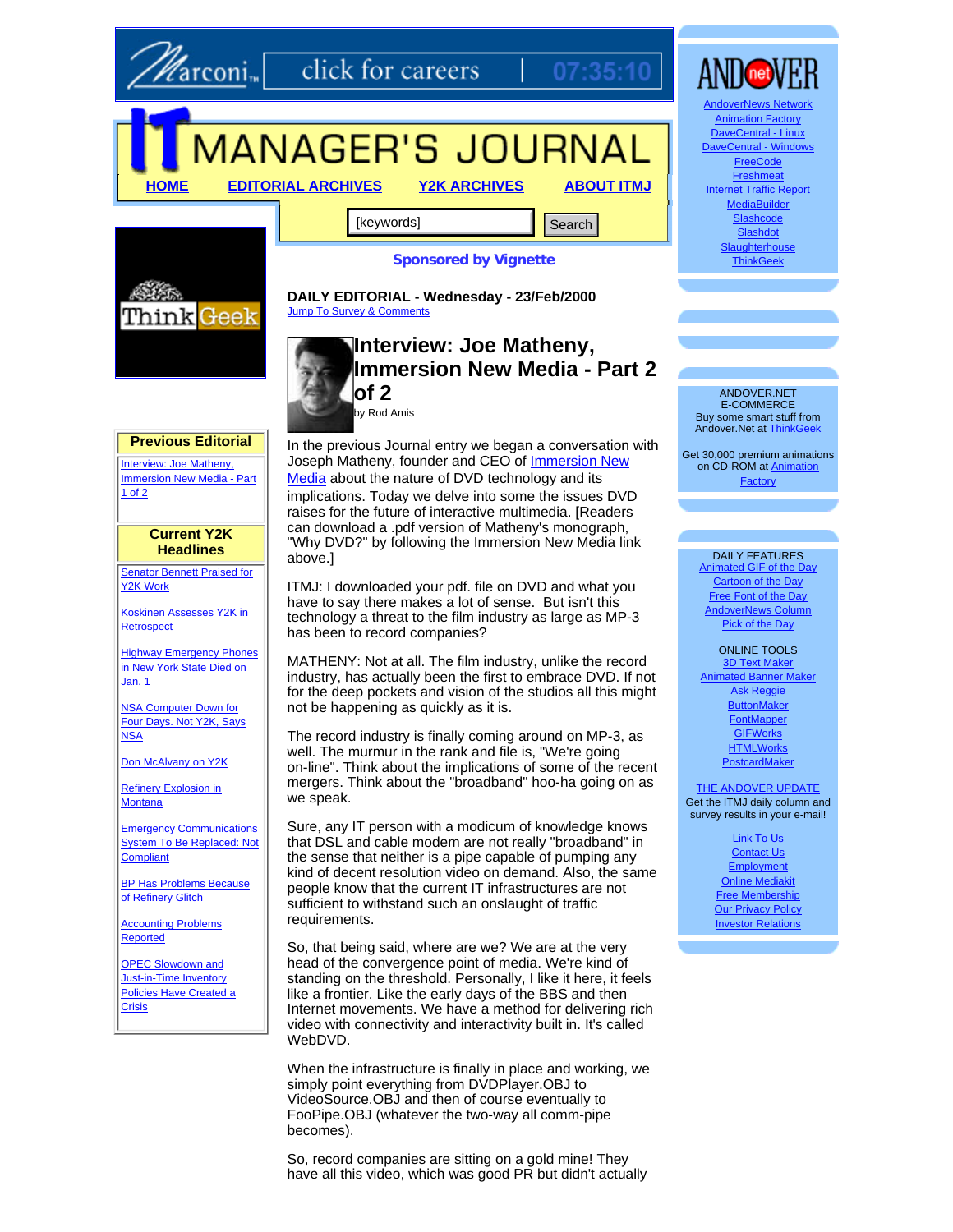produce a profit in and of itself. They have MP-3s to sell. They now have the perfect medium to repurpose the videos and sell MP-3s and merchandising. Think about it! A Web-enabled DVD ROM of music video with Web connections to MP-3s, merchandising, and other artists on the same labels...ad infinitum! This is gonna rock! (Pun intended).

ITMJ: Okay, it's a given that the large entertainment companies already have the inventory, but --- as you mention --- there are "murmurs among the rank and file." You have artists like rapper Ice T, for example, setting up their own Web and music production companies. These people are murmuring that they want part of the action, monetarily, and they want to bring their MP-3s, CD and eventually DVD directly to their fans via the Web. Your thoughts?

MATHENY: Taking off my WebDVD software hat for a moment and putting on my other favorite hat, that of an independent media producer, I totally concur.

The low cost of DV, NLE editing tools, DVD authoring tools, et cetera allow for the independent producer to create and distribute totally interactive, high quality projects.

The convergence of all this media at a low cost will only help to take the control of quality interactive media from the hands of the Lucases and Spielbergs of the world and empower the "Billy Bob in the Basement" crowd.

The world's largest distribution channel is virtually free. Namely, the Internet. I think both the music and film industries are starting to concede that they can't continue to impede or delay the inevitable. They are in fact scrambling not to get left behind, having ignored the obvious for so long.

Anyone can produce and distribute an MP-3. We're just now at the point where the same can be said for WebDVD. Expect to see more and more "written for DVD" and "direct to DVD" projects hitting the shelves (I know I have one in the works).

It will be similar to the home video explosion and the direct-to-video houses like Pacific Arts (Mike Nesmith) that sprung up as a result of that market exploding. Remember how groundbreaking "Elephant Parts" was for its time? We haven't seen anything compared to what we will see in the next two years when it comes to inventive, original, written for interactive/movie/Web/desktop hybrids.

Comments, suggestions? E-mail Rod.

# **DAILY EDITORIAL SURVEY**

#### **The application of advanced multimedia tools in Internet space...**

 $\bigcirc$  Is already exploding around us.

 $\bigcirc$  Needs more years of development before being deployed.

 $\bigcirc$  is 3 - 5 years out as commonly deployed technology.

 $\bigcirc$  is a pipe dream.

Submit Your Answer

#### **CURRENT RESULTS:**

Is already exploding around us.

0%

Needs more years of development before being deployed.